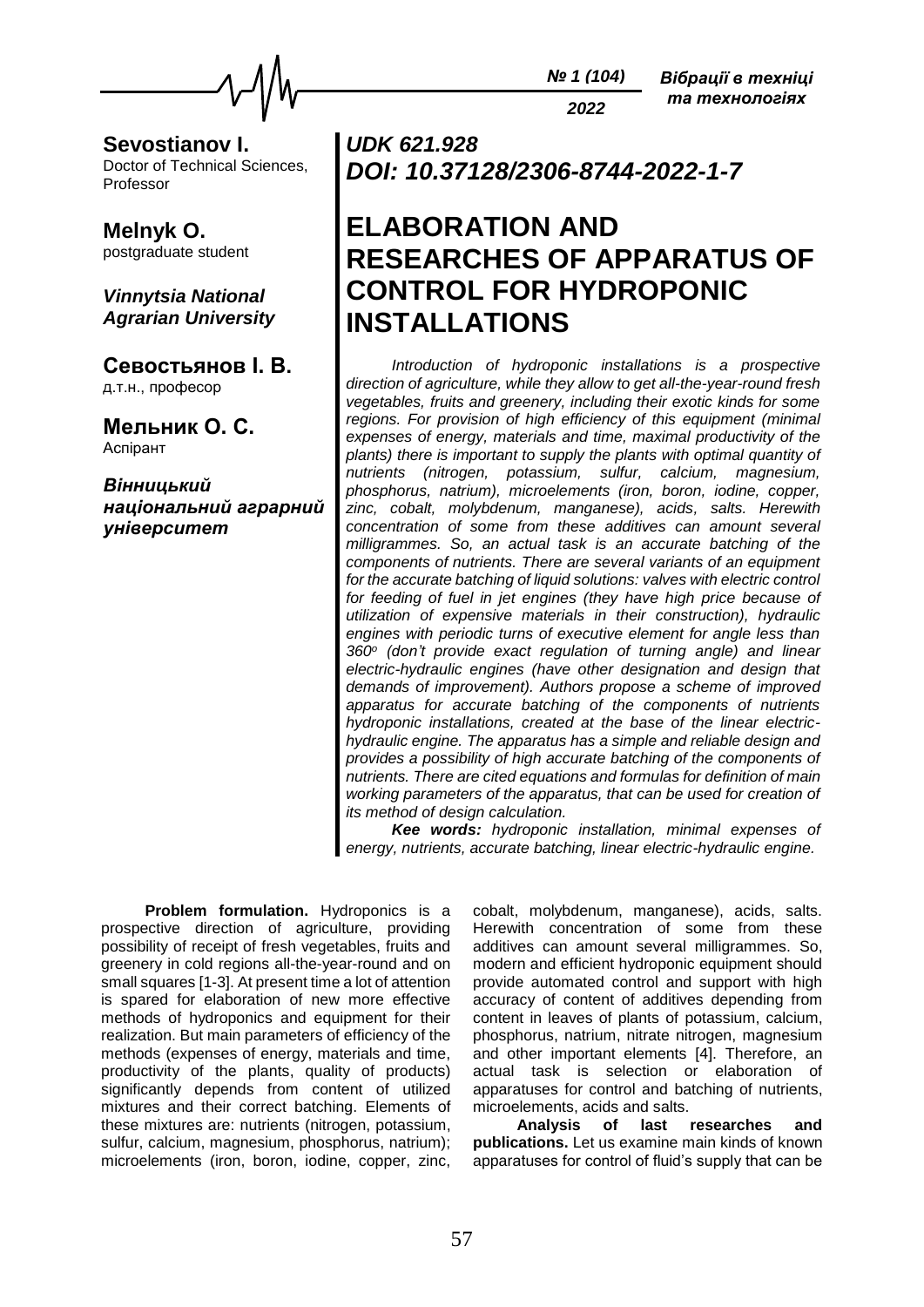

**Fig. 1 Schemes of throttles: a) - throttle of thread mounting; b) - throttle of platen mounting; c) - double throttle with check valves of module mounting; d) – tweaking throttle**

used in hydroponic installations.One of most simple variants of these apparatuses are throttles [5]. Their simplified schemes are presented at the fig. 1 [5]. The apparatuses have reliable design but provide only manual control of fluid's supply by change of an orifice size. That does not allow to realize an effective optimal support of nutrients batching for many kinds of crops. Besides, scales of these apparatuses have no sectoring for exact adiustment of certain orifice size or fluid's supply. Actually, for setting of an optimal mode of the functioning of these apparatuses one should use an experimental method of trials and mistakes [6]. This causes significant losses of time in case of adjustment of throttles of a hydroponic installation for supplying of several different crops. Besides, as we can see at the fig. 1, some of the throttles contain several details that are complex by form and should be made with high accuracy.

Flow governors are used for regulation and support of supply independently from change of pressure [5]. Unlike of throttles the flow governors provide more stable and accurate supply of working liquid, but they have more complex and expensive design (fig. 2) [5]. Actually, these devices contain besides of a throttle a pressure compensator. Adjustment of flow governors for realization of a necessary optimal supply of working liquid is realized manually, so this causes a decrease of



**Fig. 2 Schemes of flow governors: a) – dual line with a pressure compensator at the input; b) - dual line with a pressure compensator at the output**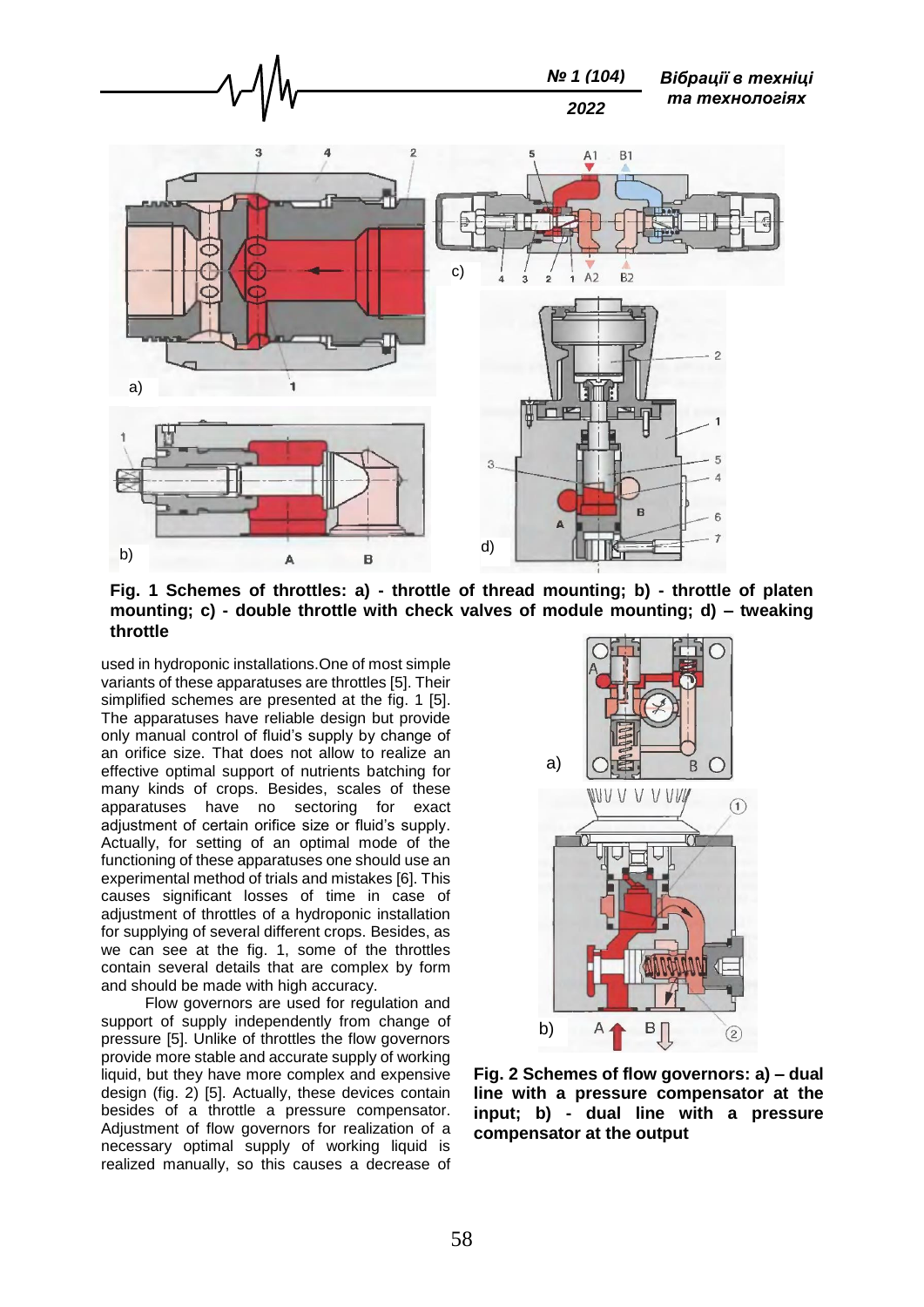

efficiency of utilization of these apparatuses for supplying of many kinds of crops. Besides, there are no versatile formulas for calculation of necessary amount of scale divisions of the flow governors depending from a given supply of working liquid.

The principle of operation of a direct-acting flow regulator (fig. 3) is based on maintaining of a constant pressure drop across a throttling device with a constant hydraulic resistance. A constant differential pressure across the valve with a





## **Fig. 3 Photos of direct-acting flow regulators: a) – AB-QM (Danfloss); b) – Kombi-FC (Honeywell); c) – Ballorex Dynamic (Broen); d) – 42-36 (Samson)**

constant hydraulic resistance guarantees a constant flow through it. Water flow regulators provide maintaining of a range of flow rates at the expense of change of hydraulic resistance of the throttling element during the adjustment process. The throttling element's pressure difference is maintained constant. In fact, an automatic water flow regulator combines two devices - a balancing valve and a differential pressure regulator that closes with an increase in the maintained value. But these apparatuses intended for functioning with the continuous supply of working liquid because a

principle of their operation is based on control of supply depending from pressure of working liquid and in case of unstable working or periodical turning on and turning out of a pump of the hydraulic system there is need some time for adjustment of its working parameters. All this will lead to decrease of functioning efficiency of a hydroponic installation in case of introduction of the direct-acting flow regulator.

The next type of apparatuses for supply control are distributors for fuel components of liquidpropellant engines (fig. 4). Their features are: functioning in course of short time and with high productivity, using in their design of heat and intensive loading resistant materials, high price. So, these apparatuses are not quite suitable for operation in structure of hydroponic complexes.

Therefore, as we can see available apparatuses for control of supply of working liquid



**Fig. 4 Photos of control apparatuses for liquid-propellant engines: a, b) – hydraulic throttle for flow regulation with electric drive; c) – two-speed throttle of cam type for turning over from main engine's regime into a throttling regime**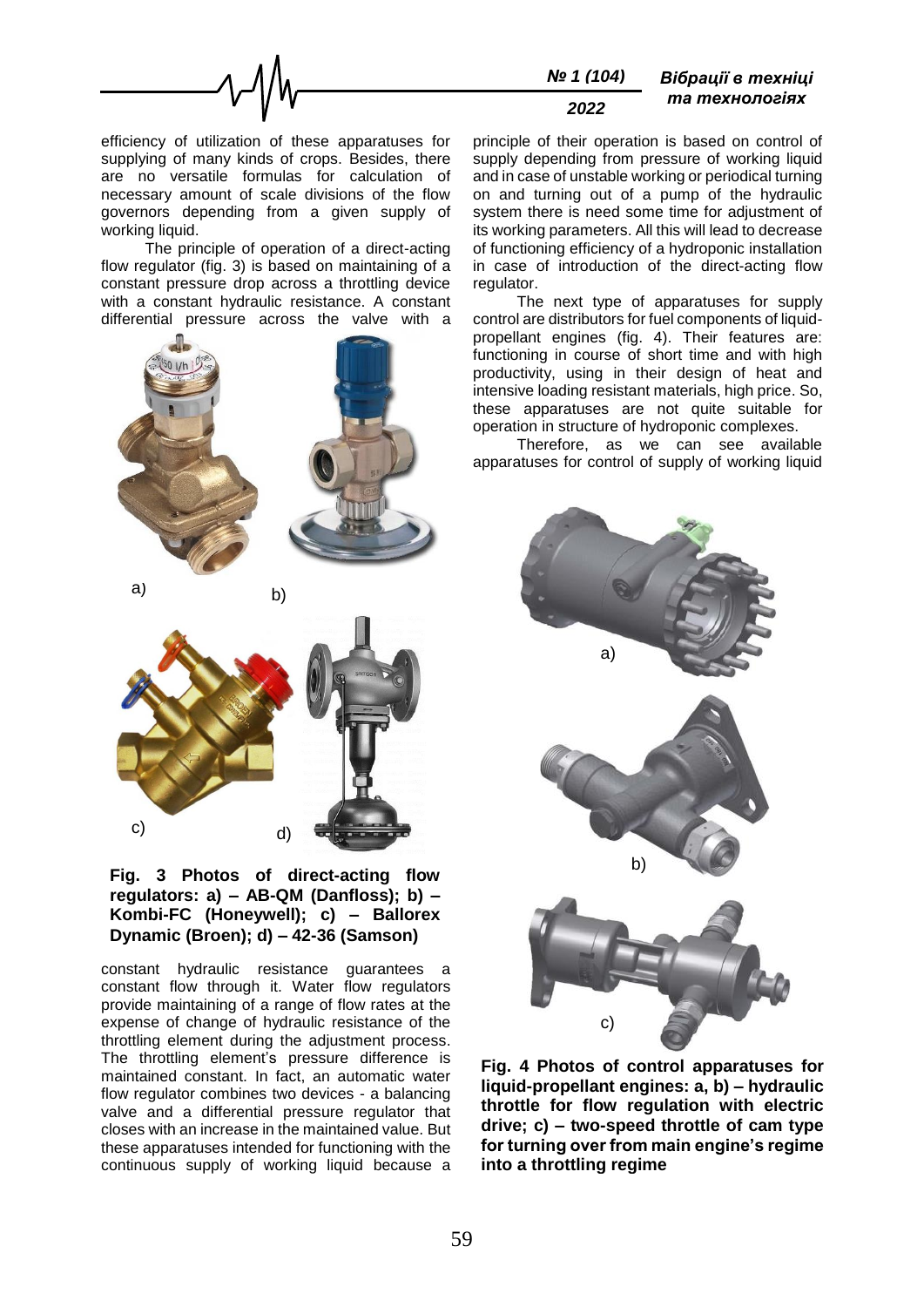

do not correspond to demands for their using in composition of hydroponic installations.

**Purpose formulation.** A purpose of the article there is elaboration and research of an apparatus for effective and accurate control of supply of nutrients for hydroponic installations in course of batching of different crops.

**Presentation of main material.** With examination of advantages and disadvantages of above analyzed known equipment here were elaborated demands for apparatuses for control of supply nutrients:

1. A possibility of control with help of one apparatus of open flow area of several throttles for supply of different nutrients.

2. A possibility of an automatic stepless and accurate change of the throttles open flow areas.

3. A possibility of previous determination of a necessary movement of an executive element of

the throttle for provision of given supply of the corresponding nutrient.

4. A possibility of functioning in a continuous and in a periodical regime of supply, with a quick change of given supply in any moment of time.

5. A possibility of a change of supply regardless of pressure of nutrients in the hydraulic system.

6. A simple and reliable design of the apparatus, its creation on the base of standardized and normalized elements.

With consideration of these demands there was elaborated a scheme of an improved apparatus for control of supply of nutrients for hydroponic installations. Scheme of this apparatus is presented on fig. 5.



**Fig. 5 Scheme of an improved apparatus for control of supply of nutrients for hydroponic installations: 1 – input cavity; 2 – case; 3, 5 – output cavities; 4 – throttle; 6 – sealing; 7 – rack; 8, 12, 13, 15, 16, 17, 18 – gears; 9 – worm gear; 10 – worm; 11 – electromagnetic coupling; 14 – stepper motor; 19 – control cavity**

A nutrient moves from the cavity 1 of the apparatus, through the cavities 19, 5 and further in the hydroponic installation. An orifice size between the cavities 19 and 5 is regulated with help of the throttle 4, that can moved in the case 2 in an axial direction. The movement of the throttle 4 and at once change of the nutrient's supply are adjusted with help of the stepper motor 14. In case of necessity of supply regulation, there is turned on the motor 14 and the friction coupling 11 with an electromagnetic control. As a result a rotation from the stepper motor 14 is transmitted through gears 13, 12 (the gear 12 is movable), worm

gearing 10, 9 and rack transmission 8, 7. Actually the rack 7 connected directly with the throttle 4. The step of a standardized stepper motor can amount  $0,5 - 2,0^{\circ}$  [7]. This rotation is provided with high precision and with frequency up to  $1000 - 2000$  Hz [8], so we have a possibility of accurate and quick regulation of nutrient's supply. From the same stepper motor 14 and through gears 13, 18, 15, 16, 17 (the gears 18, 16, 17 can be introduced in engagement with gears 13 and 15 with help of electromagnetic couplings, that are analogous to coupling 11). Rotation from the gears 16, 17, 18 is transmitted to an analogous throttle (see position No 11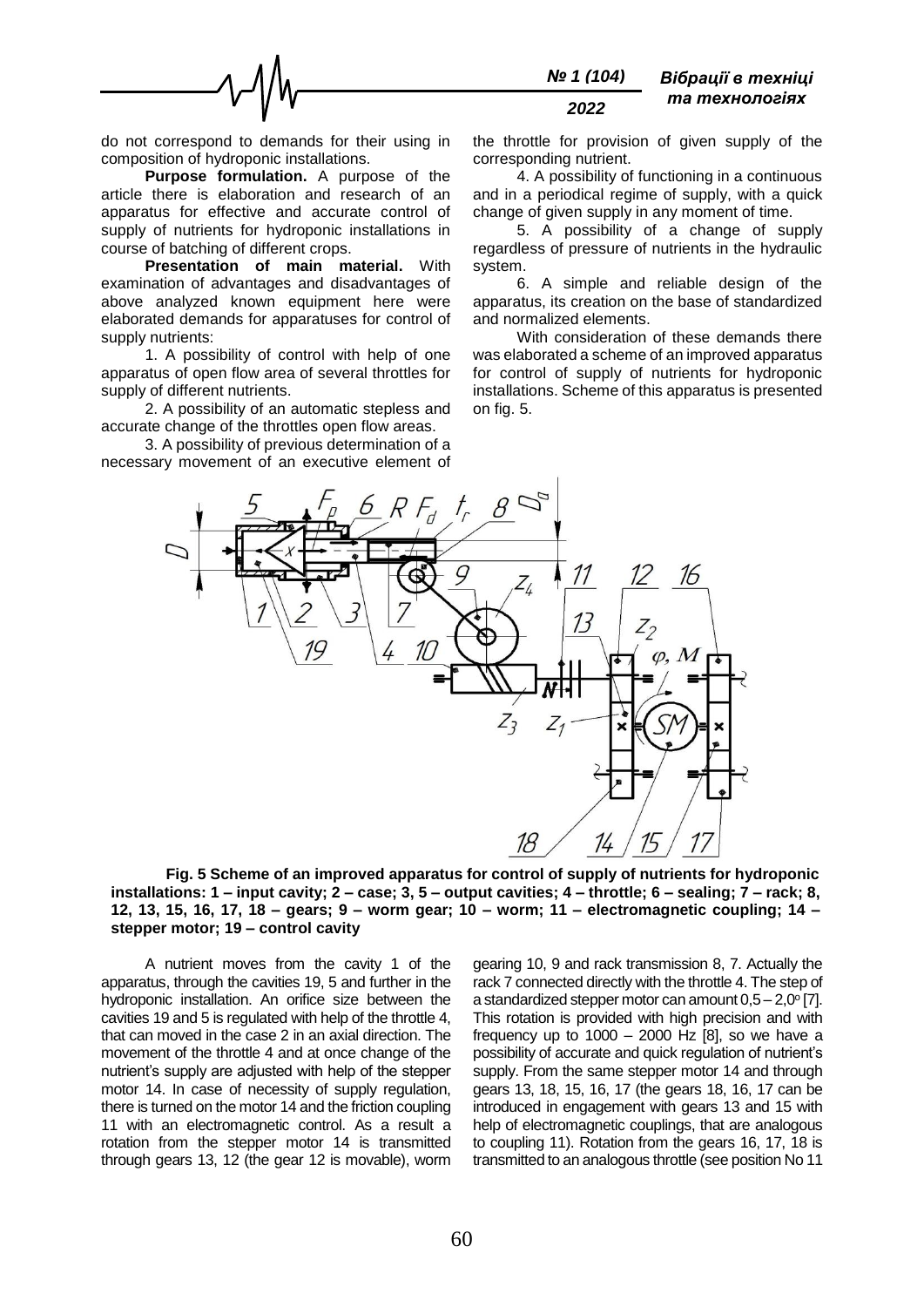

at the fig. 5) and through analogous cinematic chains. As a result, from one stepper motor 14 can be realized an independent control of supply for up to eight various nutrients. So, this apparatus corresponds to above formulated demands.

Movement *x* of the throttle 4 depending from turning angle  $\varphi$  of stepper motor's shaft can be found by formula

$$
x = \varphi \frac{z_1 z_3}{z_2 z_4} t_p, \tag{1}
$$

where *z1, z<sup>2</sup>* – amounts of teeth of gears 13, 12; *z3, z<sup>4</sup>* – amounts of worm entry 10 and teeth of the worm gear 9;  $t_p$  – step of the rack 7.

The speed *v* of the throttle's movement can calculate as

$$
v = n \frac{z_1}{z_2} \frac{z_3}{z_4} t_p, \tag{2}
$$

where  $n -$  linear rotation frequency of the stepper motor's shaft.

Then, change of nutrient's supply *ΔQ* corresponding to the movement *x* we can define

$$
\Delta Q = \pi \cdot D \cdot x \cdot v_l, \tag{3}
$$

where  $D$  – diameter of the cavity 19;  $v_l$  - middle speed of nutrient in this cavity.

Value of  $\Delta Q$  we can also determine depending from a maximal nutrient's supply – *Qmax* in case of full opening of the throttle's orifice size (its corresponds to the nominal supply of a pump of the hydroponic installation). In this case we use the formula

$$
\Delta Q = \frac{\pi \cdot D \cdot x \cdot Q_{max}}{\pi \cdot D \cdot x_{max}},\tag{4}
$$

where∙  $x_{max}$  – a maximal opening of the throttle's orifice size.

Equation of movement of the throttle 4 in course of change of supply and relatively axle *x* (see fig. 5) can be presented as

$$
-m\ddot{x} = F_d - F_p - R; 0 \le t \le t_r, \qquad (5)
$$

where *m* – mass of the executive element of the throttle 4;  $F_d$  – driving force, that makes an impact at the executive element 4 from the rack transmission (see below);  $F_p$  – a force, created by difference of pressures of nutrient at the executive element 4; *R* – force of friction in the sealing 6 of the throttle 4;  $t_r$  – time of regulation of the throttle's orifice size.

The driving force  $F_d$  we can find by the formula

$$
F_d = M \cdot \eta_e \eta_c \eta_b^3 \eta_g \eta_w \eta_r \frac{z_1}{z_2} \frac{z_3}{z_4} \frac{1}{p_a},\tag{6}
$$

where *M* – a turning moment at the shaft of the stepper motor 14;  $\eta_e$ ,  $\eta_c$ ,  $\eta_b$ ,  $\eta_g$ ,  $\eta_w$ ,  $\eta_r$  – coefficients of efficiency of stepper motor 14, electromagnetic coupling 11; ball-bearings in the drive (three pairs), gearing 13, 12, worm gearing 10, 9, rack transmission

8, 7 [8, 10]; *D<sup>a</sup>* – dividing diameter of the gear 8 [8] A formula for definition of the force  $F_p$  we can get

from the known dependence [9]  
\n
$$
Q_n = \mu \frac{\pi D^2}{4} \sqrt{\frac{2 \Delta p}{\rho}},
$$
\n(7)

where  $Q_n$ – nominal supply of nutrient;  $\mu$  – a coefficient of supply at the throttle 4 [11];  $\Delta p$  – difference of pressures, that creates the force  $F_p$ ;  $\rho - a$  density of nutrient.

So, from the formula (7) we can determine

$$
F_p = \Delta p \frac{\pi \cdot D^2}{4} = \frac{\rho}{2} \left( \frac{4 \cdot Q_n}{\mu \cdot \pi \cdot D^2} \right)^2 \frac{\pi \cdot D^2}{4} = \frac{2 \cdot Q_n^2 \rho}{\mu^2 \cdot \pi \cdot D^2}.
$$
 (8)  
The force R one can calculate as [11]  

$$
R = 0.1 \cdot F_d.
$$
 (9)

**Conclusions.** 1. For wide and effective introduction of hydroponic installations there is need to provide separate and accurate regulation in wide range of supply of main nutrients (nitrogen, potassium, sulfur, calcium, magnesium, phosphorus, natrium), and also microelements, acids, salts depending from kinds of crops and from actual content of the nutrients in their leaves.

2. Known apparatuses for change of supply of working liquids (throttles and flow governors with manual control, direct-acting flow regulators, control apparatuses for liquid-propellant engines) are not correspond to main demands for an efficient control equipment of hydroponic installations: a possibility of automatic control of supply of several nutrients with help of one apparatus; functioning in a continuous and in a periodical regime of supply, with quick change of supply's value in any moment of time; a possibility of supply change regardless of pressure of nutrients in the hydraulic system; simple and reliable design of the apparatus, its creation on the base of standardized and normalized elements.

3. With consideration of these demands there was elaborated a scheme of an improved apparatus for control of supply of eight various nutrients for hydroponic installations.

4. There are presented formulas and equations for determination of basic parameters of the improved apparatus: movement and speed of its executive element in course of regulation' process, change of nutrient's supply, loading at the executive element. These dependencies can be used for creation of a method of design calculation of automatic high efficient control equipment for optimal nutrients supply of hydroponic installations.

### **References**

1. Wood, Laura (2017). ["Global Hydroponics](https://www.businesswire.com/news/home/20171206006224/en/)  [Market Report 2017-2023](https://www.businesswire.com/news/home/20171206006224/en/) - Research and Markets". Business Wire. Berkshire Hathaway. Retrieved Apr 1, 2018.

2. Sevostianov, I., Melnyk, O. (2021) Elaboration of improved hydroponic installations, *Vibratsii v tekhnitsi ta tekhnolohiiakh,*1 (100), 66-75.

3. Sevostianov, I., Melnyk, O. (2021) Udoskonalennia roboty hidroponnykh ustanovok [Improvement of functioning of hydroponic installations]. *Tekhnika, enerhetyka, transport APK*, 4 (115), 119-127 [in Ukrainian].